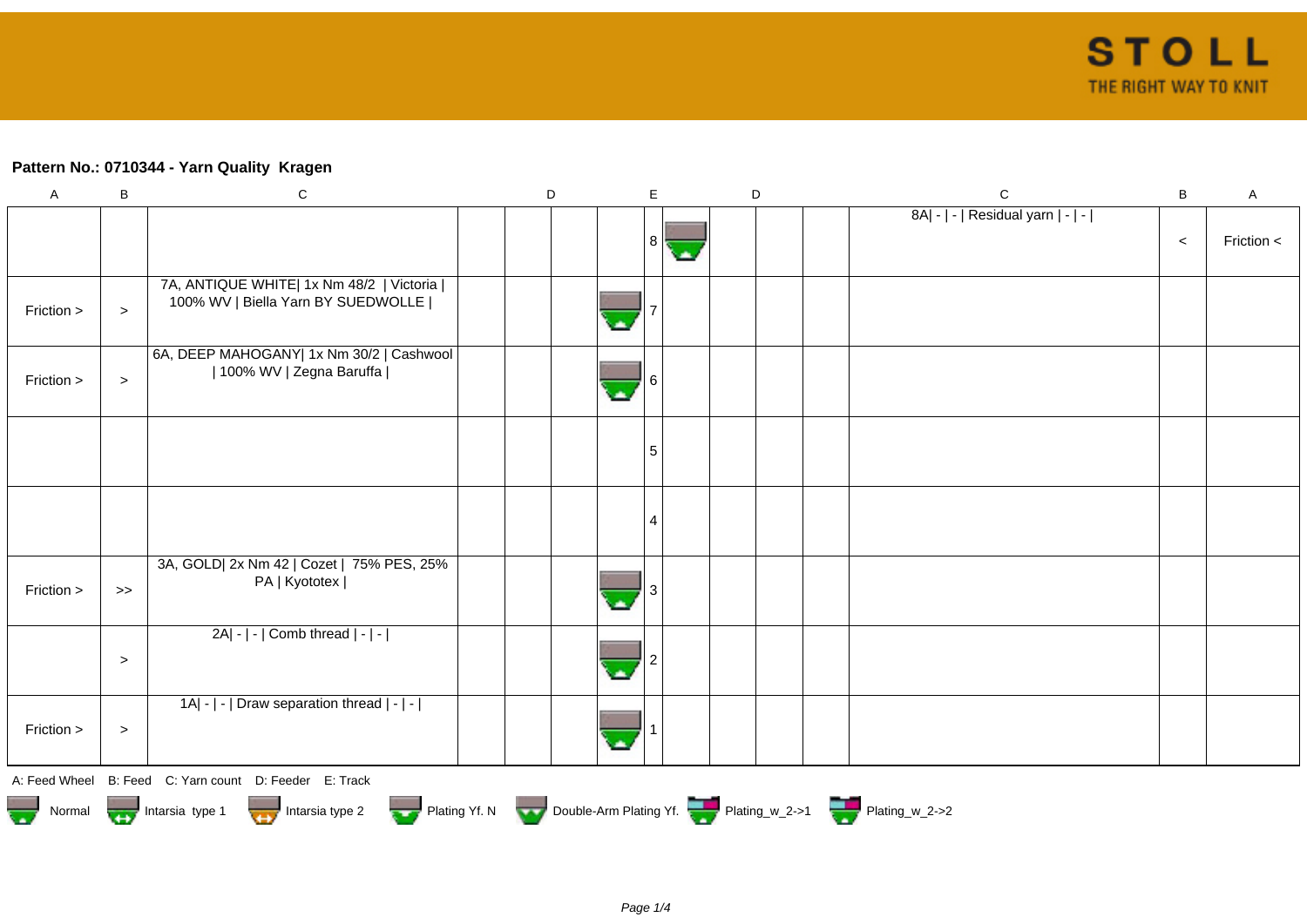## **Pattern No.: 0710344 - Yarn Quality V-Teil(e)**

| $\mathsf{A}$ | B                | ${\bf C}$                                                                        | D |                   | E                 | D                 | $\mathsf C$                                                                        | B     | $\mathsf A$  |
|--------------|------------------|----------------------------------------------------------------------------------|---|-------------------|-------------------|-------------------|------------------------------------------------------------------------------------|-------|--------------|
|              |                  |                                                                                  |   |                   | 8<br><b>State</b> |                   | 8A  -   -   Residual yarn   -   -                                                  | $\,<$ | Friction $<$ |
| Friction >   | $\geq$           | 7A, ANTIQUE WHITE  1x Nm 48/2   Victoria  <br>100% WV   Biella Yarn BY SUEDWOLLE |   | $\leftrightarrow$ |                   |                   |                                                                                    |       |              |
| Friction >   | $\, > \,$        | 6A, DEEP MAHOGANY  1x Nm 30/2   Cashwool<br>  100% WV   Zegna Baruffa            |   |                   | 6                 | $\leftrightarrow$ | 6A, ANTIQUE WHITE  3x Nm 48/2   Victoria  <br>100% WV   Biella Yarn BY SUEDWOLLE   | <<    | Friction $<$ |
| Friction >   | $>>>$            | 5A, ANTIQUE WHITE  3x Nm 48/2   Victoria  <br>100% WV   Biella Yarn BY SUEDWOLLE |   | $\leftrightarrow$ |                   |                   |                                                                                    |       |              |
|              |                  |                                                                                  |   |                   | $\leftrightarrow$ |                   | 4A, DEEP MAHOGANY  3x Nm 48/2   Victoria    <br>100% WV   Biella Yarn BY SUEDWOLLE | <<    | Friction <   |
| Friction >   | $\boldsymbol{>}$ | 3A, GOLD  2x Nm 42   Cozet   75% PES, 25%<br>PA   Kyototex                       |   | $\leftrightarrow$ |                   |                   |                                                                                    |       |              |
|              | $\geq$           | 2A  -   -   Comb thread   -   -                                                  |   |                   |                   |                   |                                                                                    |       |              |
| Friction >   | $\,>$            | 1A  -   -   Draw separation thread   -   -                                       |   |                   |                   |                   |                                                                                    |       |              |
|              |                  | A: Feed Wheel B: Feed C: Yarn count D: Feeder E: Track                           |   |                   |                   |                   |                                                                                    |       |              |
| Normal       |                  | Intarsia type 1<br>$\frac{1}{2}$ Intarsia type 2                                 |   |                   |                   |                   | Plating Yf. N Double-Arm Plating Yf. Plating_w_2->1 Plating_w_2->2                 |       |              |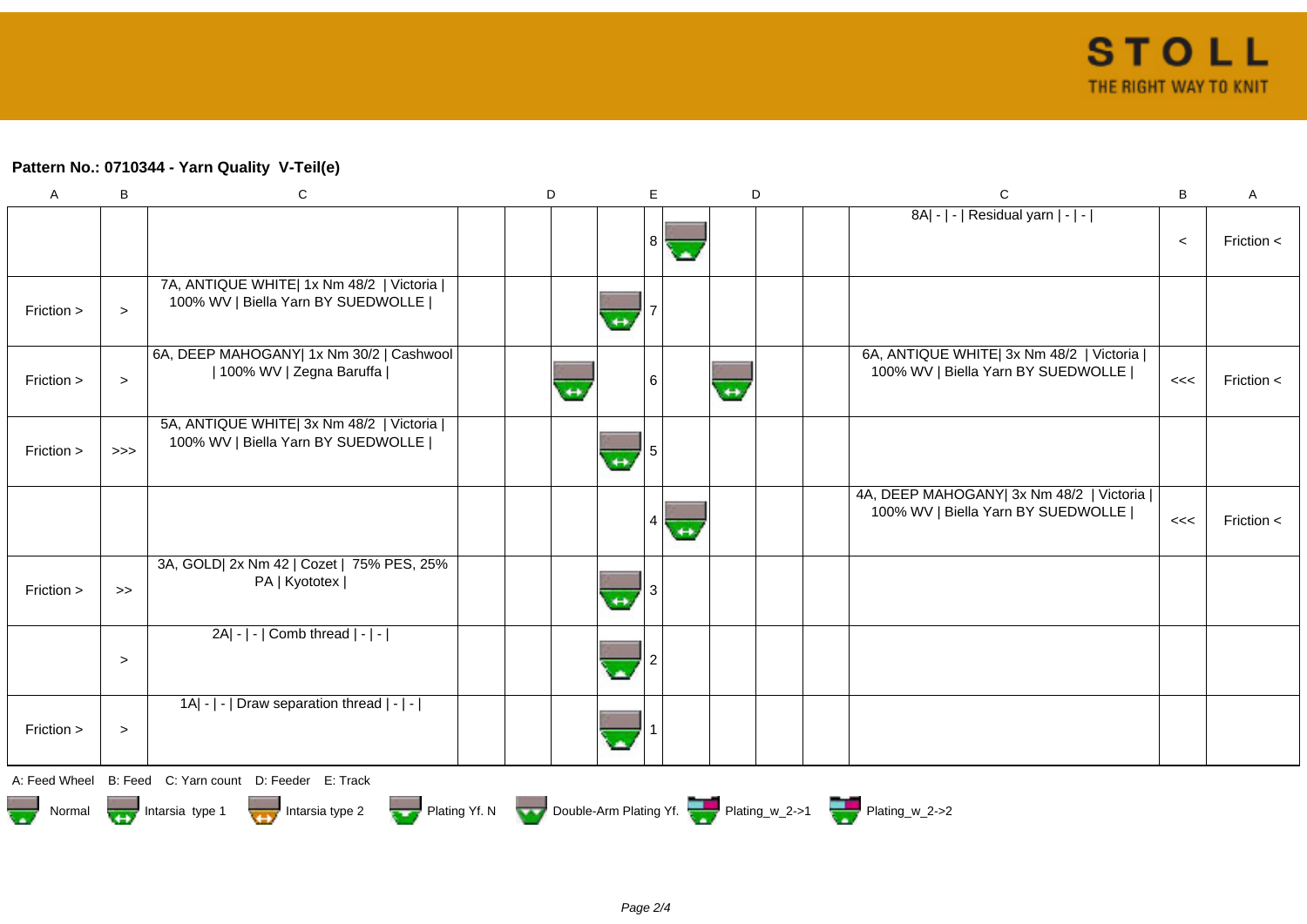## **Pattern No.: 0710344 - Yarn Quality R-Teil(e)**

| $\mathsf A$ | B         | ${\bf C}$                                                                                             | $\mathsf D$ | E            | $\mathsf D$ | $\mathsf C$                             | $\, {\bf B}$ | $\mathsf{A}$ |
|-------------|-----------|-------------------------------------------------------------------------------------------------------|-------------|--------------|-------------|-----------------------------------------|--------------|--------------|
|             |           |                                                                                                       |             |              |             | 8A  -   -   Residual yarn   -   -       |              |              |
|             |           |                                                                                                       |             | -8 II<br>ok. |             |                                         | $\,<\,$      |              |
|             |           |                                                                                                       |             |              |             |                                         |              |              |
|             |           |                                                                                                       |             | 7            |             |                                         |              |              |
|             |           |                                                                                                       |             |              |             |                                         |              |              |
|             |           |                                                                                                       |             |              |             |                                         |              |              |
|             |           |                                                                                                       |             | -6           |             |                                         |              |              |
|             |           | 5A, DEEP MAHOGANY  3x Nm 48/2   Victoria                                                              |             |              |             |                                         |              |              |
| Friction >  | >>        | 100% WV   Biella Yarn BY SUEDWOLLE                                                                    |             |              |             |                                         |              |              |
|             |           |                                                                                                       |             |              |             | 4A, DEEP MAHOGANY 3x Nm 48/2   Victoria |              |              |
|             |           |                                                                                                       |             | 4            |             | 100% WV   Biella Yarn BY SUEDWOLLE      | <<           | Friction <   |
|             |           |                                                                                                       |             |              |             |                                         |              |              |
|             |           |                                                                                                       |             |              |             |                                         |              |              |
|             |           |                                                                                                       |             | 3            |             |                                         |              |              |
|             |           | 2A  -   -   Comb thread   -   -                                                                       |             |              |             |                                         |              |              |
|             | $\,>$     |                                                                                                       |             |              |             |                                         |              |              |
|             |           |                                                                                                       |             |              |             |                                         |              |              |
|             |           | 1A  -   -   Draw separation thread   -   -                                                            |             |              |             |                                         |              |              |
| Friction >  | $\, > \,$ |                                                                                                       |             |              |             |                                         |              |              |
|             |           | A: Feed Wheel B: Feed C: Yarn count D: Feeder E: Track                                                |             |              |             |                                         |              |              |
|             |           | Normal Montain Strategy Intarsia type 2 Plating Yf. N Double-Arm Plating Yf. N Double-Arm Plating Yf. |             |              |             |                                         |              |              |
|             |           |                                                                                                       |             |              |             |                                         |              |              |